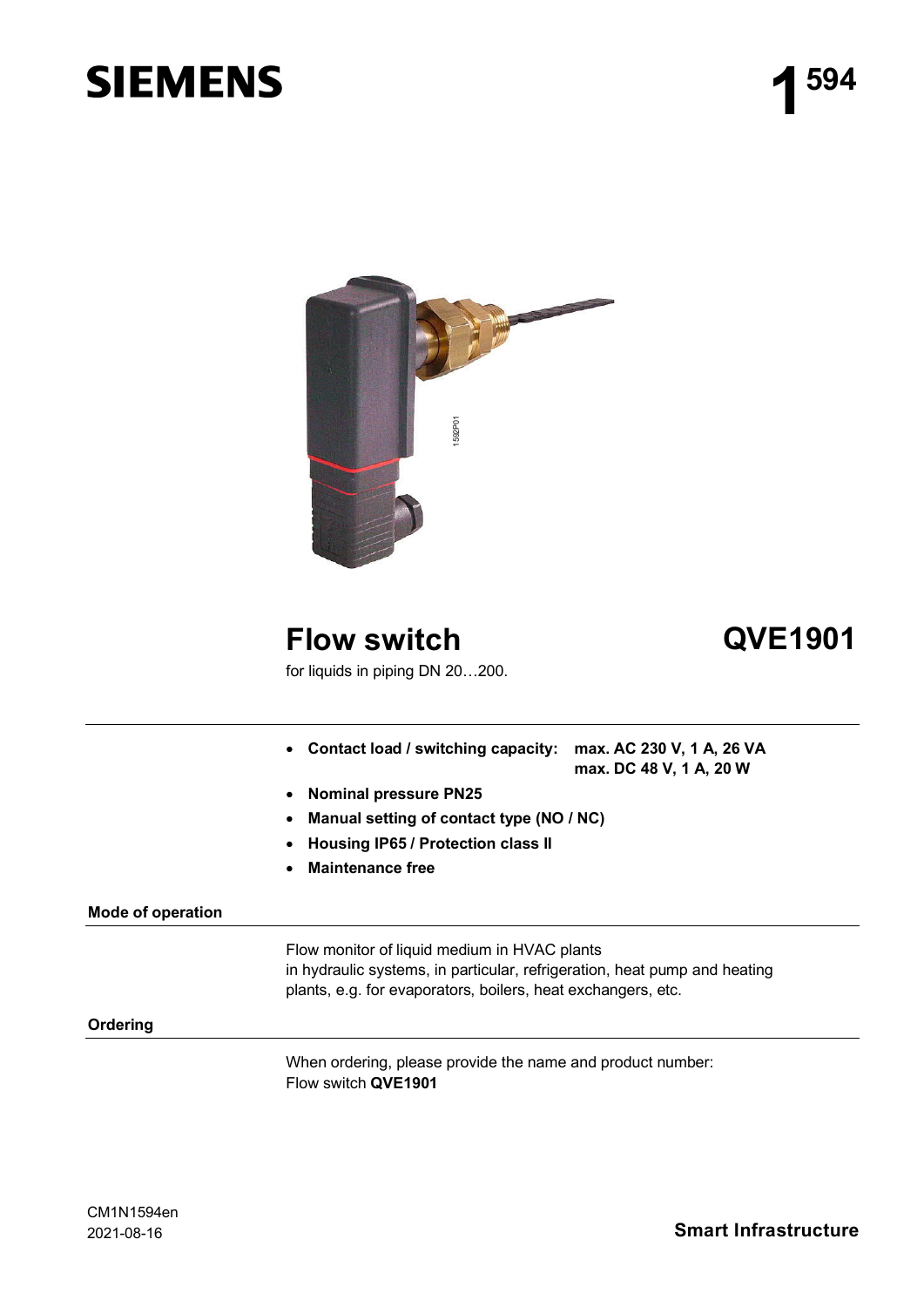The device records the flow of monitored medium via a paddle system (1), which has a permanent magnet (2) attached at its upper end. A reed contact (3) is positioned outside the flow above this magnet. A second magnet (4) with opposite polarity is used to create a reset force. The paddle system moves once it comes into contact with the monitored flow. The magnet (2) changes its position to the reed contact (3). The contact opens/closes depending on the contact type. As soon as the flow is interrupted, the paddle returns to its original position and the reed contact opens/closes depending on the contact type. (See "Adjusting the switching unit" on page 5)



#### **Engineering notes**

|                                                 | • On site, a T-junction 1/2" thread per EN DIN 10241 required (steel fittings with<br>threads) and EN DIN 10242 (threaded fitting from malleable casting) required<br>• All dimensions and data provided in the table of switching values are based on<br>water at 20 $\degree$ C, the use of T-junctions and <b>horizontal</b> piping<br>• Before and after the mounting location of the flow switch, a smoothing path of at<br>least 10 times or 5 times respectively the nominal pipe diameter required<br>You can shorten the paddles to adapt the nominal size, maximum flow, and switching<br>point adjustment. Refer to table on page 9. |
|-------------------------------------------------|-------------------------------------------------------------------------------------------------------------------------------------------------------------------------------------------------------------------------------------------------------------------------------------------------------------------------------------------------------------------------------------------------------------------------------------------------------------------------------------------------------------------------------------------------------------------------------------------------------------------------------------------------|
| <b>Flow switch installation</b>                 |                                                                                                                                                                                                                                                                                                                                                                                                                                                                                                                                                                                                                                                 |
| Mechanical installation<br>General installation | • When choosing the installation site, ensure that the specified limit values (see<br>"Technical Data" are not exceeded.                                                                                                                                                                                                                                                                                                                                                                                                                                                                                                                        |
| instructions                                    | • Select suitable measures to prevent the medium from freezing.<br>If the flow switch is to be used in ambient temperatures of $\leq 4^{\circ}C$ , do not carry out<br>any operation beforehand using pure water. Residual water in the flow switch<br>can result in frost damage.                                                                                                                                                                                                                                                                                                                                                              |
|                                                 | • First, clean the pipe system where the flow switch is installed and remove any<br>magnetic particles, e.g. wielding residue.                                                                                                                                                                                                                                                                                                                                                                                                                                                                                                                  |

• The smoothing section in front of and behind the flow switch must be at least 10 times or 5 times respectively.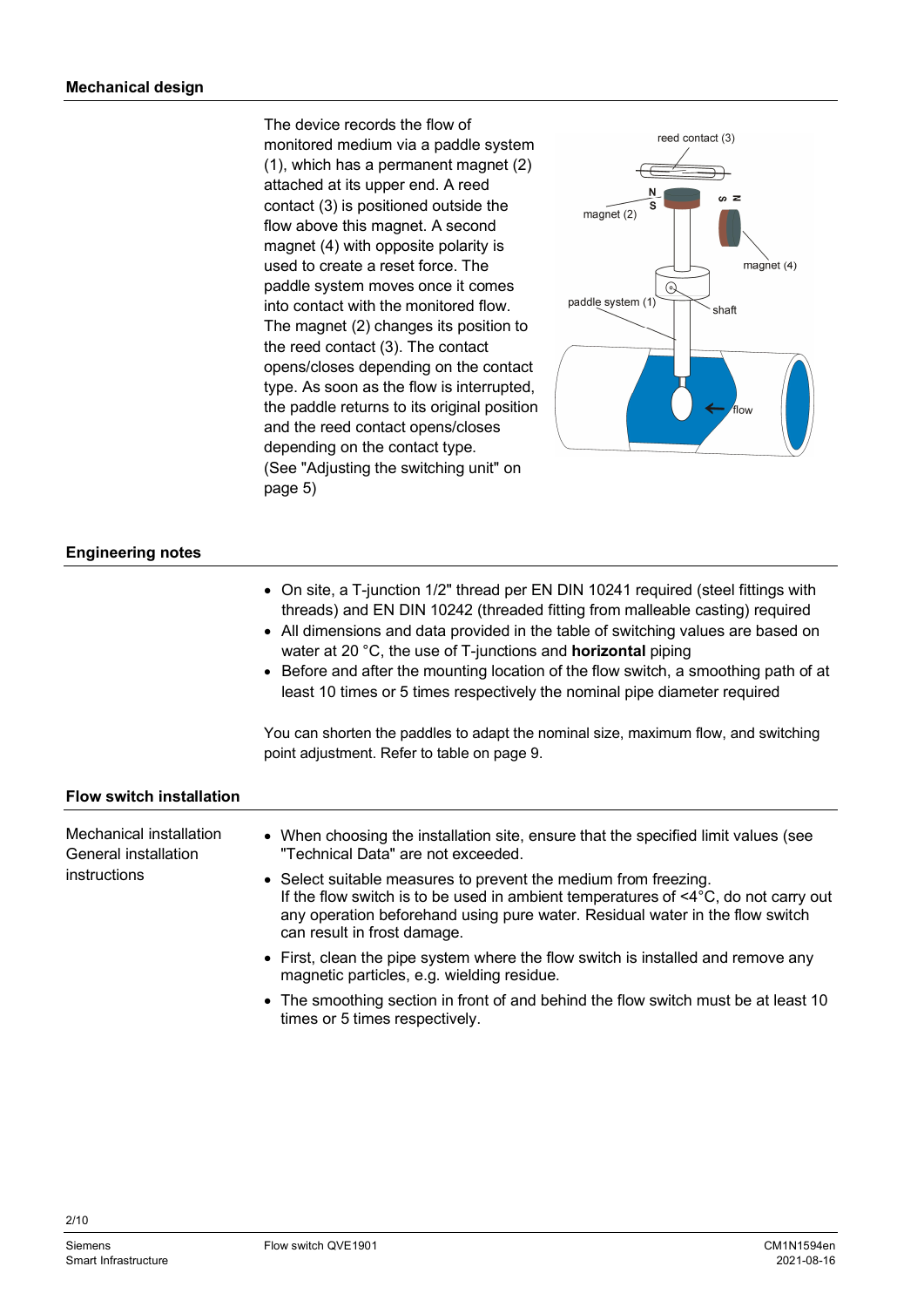- The nominal installation position of the flow switch is "upright standing position" in horizontal pipework.
- The switches should only be installed in a vertical position; deviation max. of 45°.
- Please make sure that there are no external magnetic fields in the immediate vicinity of the flow switch, since these can impair device operation.
- There is an arrow on the flow switch. Ensure during installation that the arrow is parallel with the pipe shaft and is facing in the flow direction.



The brass connecting nut G¾ has a tightening torque of 25...30 Nm.

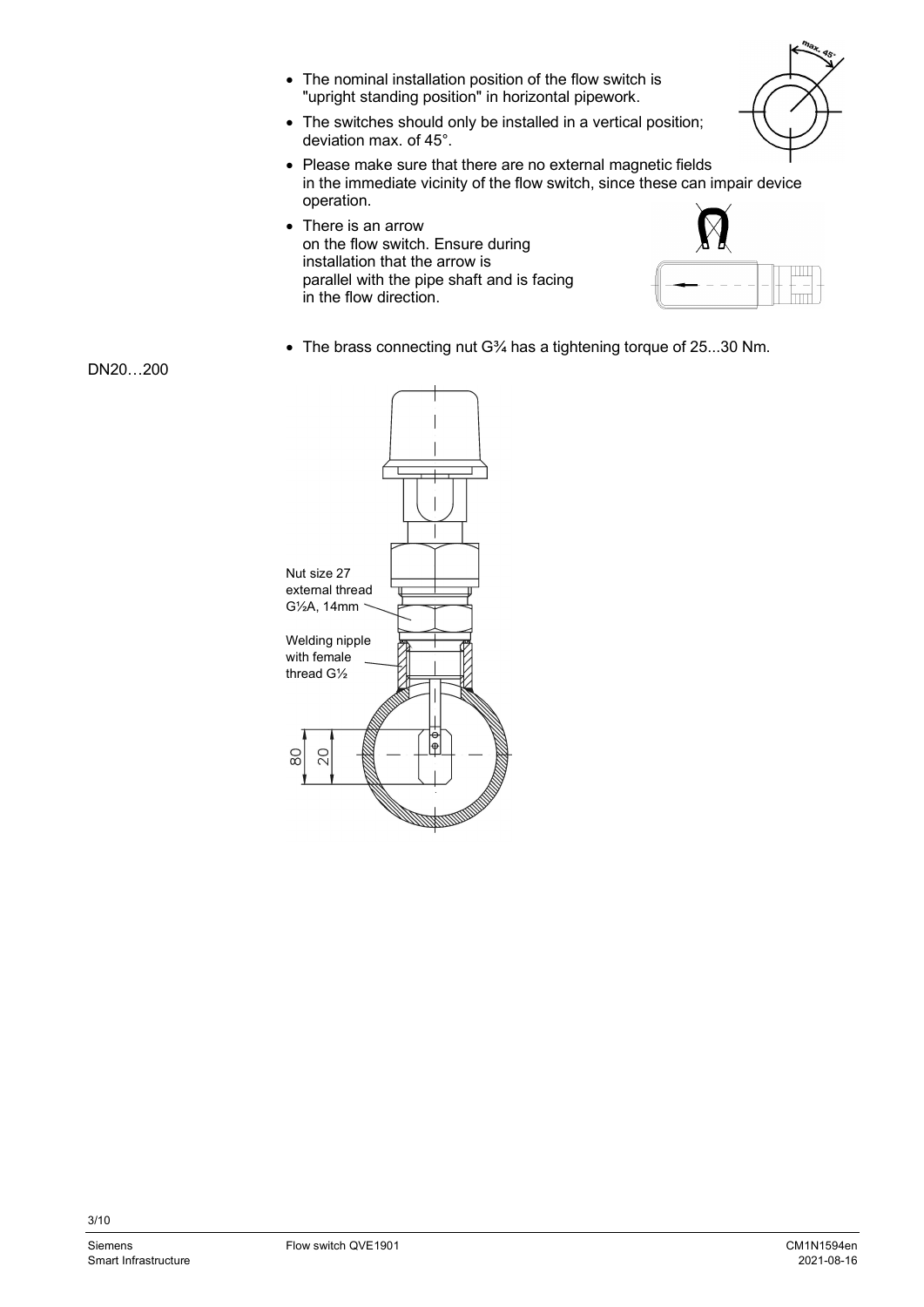- Observe all local regulations from the electrical utilities or waterworks as applicable
- Allow for an extra loop of the connecting cable to ensure the switching value can be adjusted

#### **Electrical connections**

**Warning**

#### **Danger of death due to electrical voltage!**

Work on electrical installations may only be carried out by qualified electricians or by instructed persons working under the guidance and supervision of a qualified electrician, in accordance with the electrical regulations.

Always de-energize the system before connecting the wires of the mains cable.

 **CAUTION:** Ensure that the maximum electrical contact load specified on the type plate is never exceeded; otherwise the reed contact integrated in the switching unit will be damaged.

Inductive loads impair switching capacity. Please ask the manufacturer for information on protective circuits.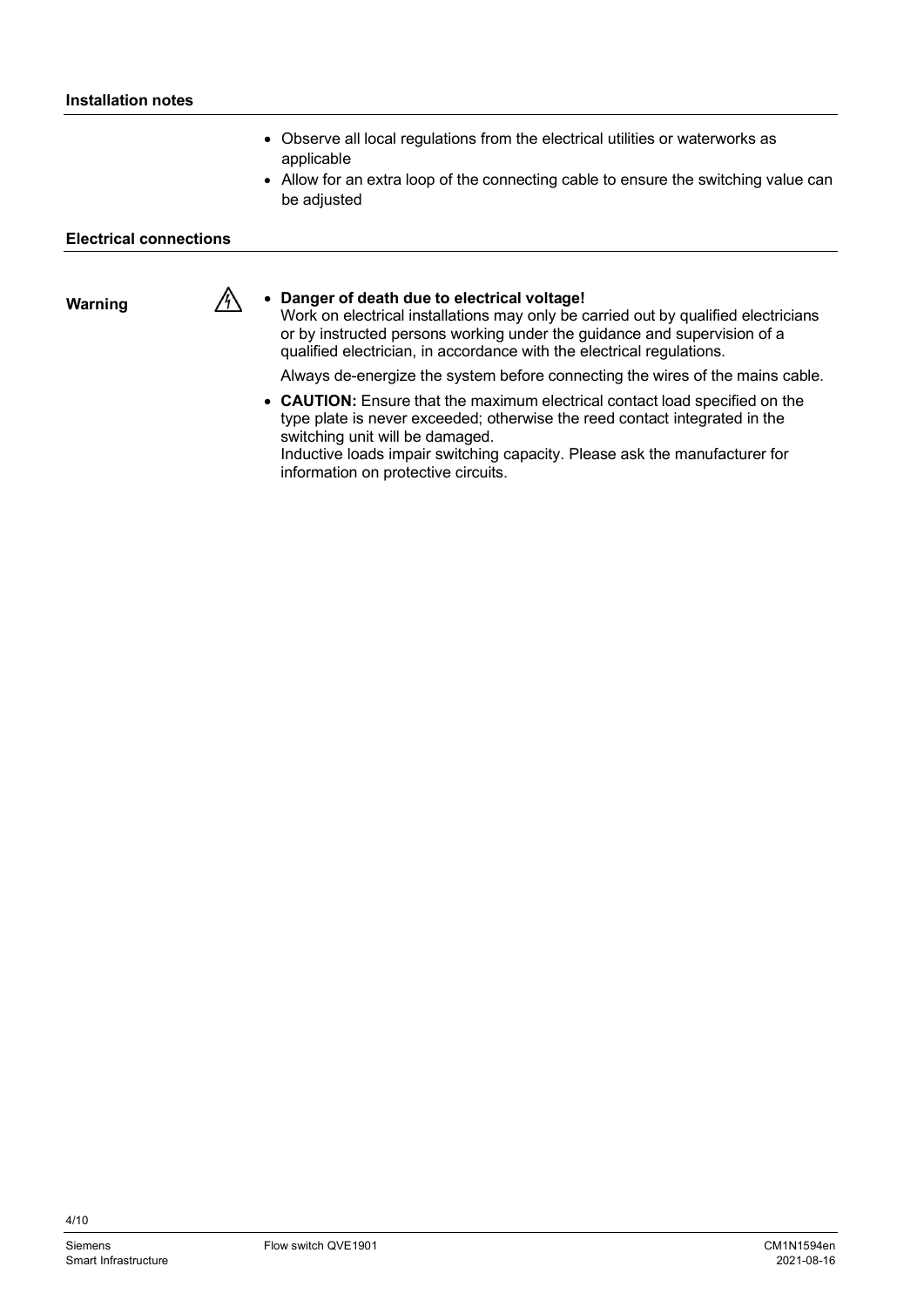#### **Elbow plug connector EN 175301-803-A**



- Loosen the central screw (pos. 6) M3x35 and disconnect the junction box EN 175301-803-A (pos. 2) from the connector (pos. 1, Fig. 1).
- Use a screwdriver or similar tool to press out the core (pos. 8) of the junction box (Fig. 2).
- Loosen the screw connection PG 9 (pos. 5, Fig. 3).
- Feed the connecting cable into the junction box via the screw connection (pos. 5), the clamping ring (pos. 10) and the rubber insert (pos. 9) and subsequently connect the wires as displayed in the connection diagram (see Fig. 4).



- Press the core (pos. 8) until it locks into position in the junction box (pos. 2).
- Tighten the cable gland PG 9 (pos. 5).
- Place the junction box (pos. 2) on the connector (pos. 1) and retighten the central screw (pos. 6).
- To guarantee the protection class IP 65 per EN 60529, the applied connecting cable has to have a sheathing diameter of between 4.5 and 7 mm.
- Furthermore, ensure that all the connector seals (pos. 3, 4 and 9) have been correctly inserted.

#### **Adjust switching unit**

Standard contact

The flow switch can be operated as NO (normally open) or NC (normally close). The following table explains the two contact types:

| <b>Contact type</b> | <b>Setting</b>      | <b>Flow rate</b> | <b>Electric contact</b> |  |  |  |
|---------------------|---------------------|------------------|-------------------------|--|--|--|
|                     | RED arrow           | increasing       | closing                 |  |  |  |
| Make contact (NO)   |                     | decreasing       | opening                 |  |  |  |
|                     |                     | increasing       | opening                 |  |  |  |
| Break contact (NC)  | WHITE or BLUE arrow | decreasing       | closing                 |  |  |  |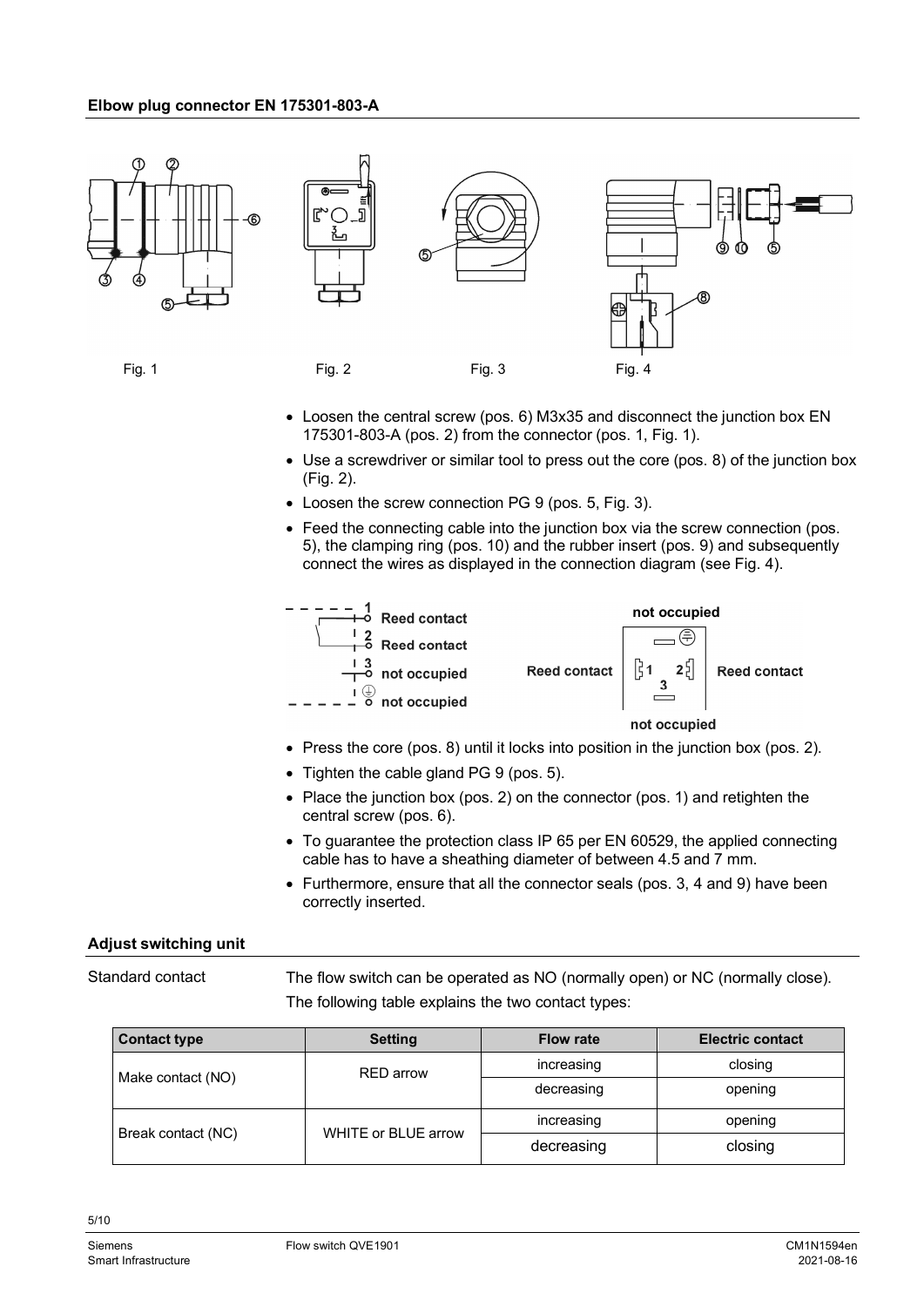#### **Open switching head**

• Open the plug cover.



#### **Loosen the locking screw**

 Loosen the locking screw (1) (hexagon socket SW2.5 in brass and stainless steel versions and philips head on plastic versions).

### **Set NO contact**

• Position the switching unit until the red arrow (4) is visible at the entry of the switching unit guide.

Note

The switching contact is supplied with a factory setting of NO.



#### **Set NC contact**

• Position the switching unit until the white/blue arrow (5) is visible on the entry of the switching unit guide.



#### **Set the switching unit for low flow**

• Position the switching unit in the direction of the arrow head (3).

#### **Set swtching point for higher flow**

• Position the switching unit in the direction of the end of the arrow (2).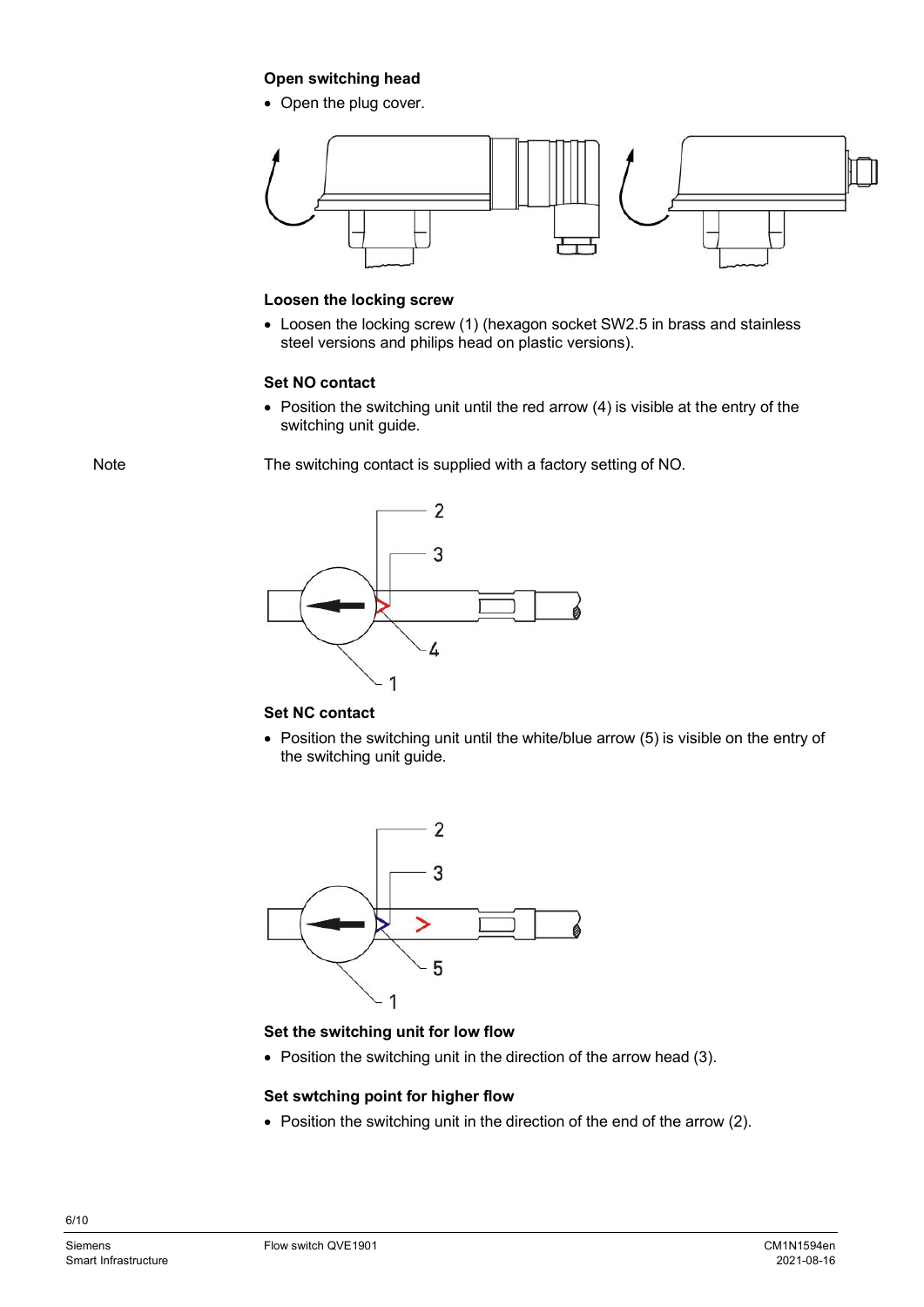#### **Tighten the locking screw**

- Carefully tighten the locking screw (1).
- We recommand using lacquer/thread locker to secure the locking screw after individually setting the switching point.

#### **Close the switching head**

• Close the cover until it locks in place.

#### **Maintenance and repair**

The flow switch is maintenance-free and cannot be repaired by the user. In the unlikely event of a defect, return the device to the manufacturer for repair.

#### **Disposal**



The device is considered an electronic device for disposal in accordance with the European Guidelines and may not be disposed of as domestic garbage.

- Dispose of the device via the channels provided for this purpose.
- Comply with all local and currently applicable laws and regulations.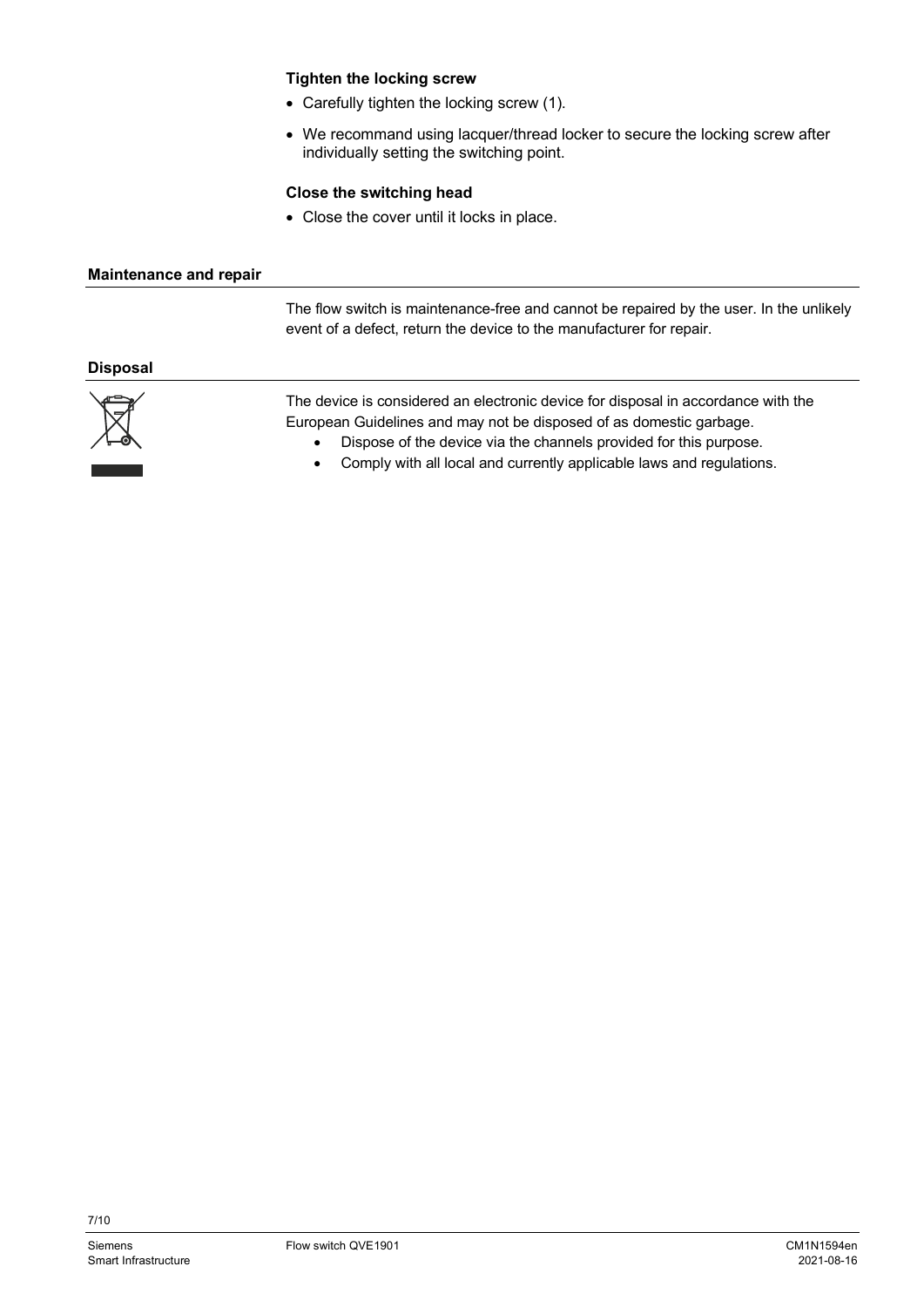### **Technical data**

| Functional data        | Field of use                                                            |                                                                                                                  |  |  |  |  |  |  |  |  |  |
|------------------------|-------------------------------------------------------------------------|------------------------------------------------------------------------------------------------------------------|--|--|--|--|--|--|--|--|--|
|                        | Suitable media                                                          | All liquids                                                                                                      |  |  |  |  |  |  |  |  |  |
|                        |                                                                         | (not suitable for ammonia)                                                                                       |  |  |  |  |  |  |  |  |  |
|                        | Piping diameter                                                         | DN 20200                                                                                                         |  |  |  |  |  |  |  |  |  |
|                        | Type of switch                                                          | Reed contact                                                                                                     |  |  |  |  |  |  |  |  |  |
|                        | Max. contact rating                                                     | AC 230 V, 1 A / DC 48 V, 1 A                                                                                     |  |  |  |  |  |  |  |  |  |
|                        | Max. switching capacity                                                 | AC 26 VA / DC 20 W                                                                                               |  |  |  |  |  |  |  |  |  |
|                        | External supply line protection (EU)                                    | Fuse slow max, 4 A                                                                                               |  |  |  |  |  |  |  |  |  |
|                        |                                                                         | or                                                                                                               |  |  |  |  |  |  |  |  |  |
|                        |                                                                         | Circuit breaker max. 6 A<br>Characteristic B, C, D according to<br>or<br>Power source with current limitation of |  |  |  |  |  |  |  |  |  |
|                        |                                                                         |                                                                                                                  |  |  |  |  |  |  |  |  |  |
|                        |                                                                         | max. 6 A                                                                                                         |  |  |  |  |  |  |  |  |  |
|                        | Switching point adjustment                                              | manual, supplied with minimum<br>switch-off value                                                                |  |  |  |  |  |  |  |  |  |
|                        | Tolerance of switching                                                  |                                                                                                                  |  |  |  |  |  |  |  |  |  |
|                        | point ranges in the table                                               | ±15%                                                                                                             |  |  |  |  |  |  |  |  |  |
|                        | Setting range                                                           | See switching value table                                                                                        |  |  |  |  |  |  |  |  |  |
|                        | Medium temp.                                                            |                                                                                                                  |  |  |  |  |  |  |  |  |  |
|                        | (medium cannot freeze)                                                  | $-20110 °C$                                                                                                      |  |  |  |  |  |  |  |  |  |
|                        | Nominal pressure                                                        | <b>PN 25</b>                                                                                                     |  |  |  |  |  |  |  |  |  |
| Degree of protection   | <b>Protection class</b>                                                 | Il according to EN 60730-1                                                                                       |  |  |  |  |  |  |  |  |  |
|                        | Housing                                                                 | IP65 according to EN 60529                                                                                       |  |  |  |  |  |  |  |  |  |
| Environmental          | General environmental conditions                                        |                                                                                                                  |  |  |  |  |  |  |  |  |  |
| conditions             | Operation and storage                                                   | $-2080 °C$                                                                                                       |  |  |  |  |  |  |  |  |  |
|                        | Ambient humidity                                                        | <95 % r.h.                                                                                                       |  |  |  |  |  |  |  |  |  |
| Standards, directives, | Product standard                                                        | EN 60204-1                                                                                                       |  |  |  |  |  |  |  |  |  |
| and approvals          |                                                                         | Safety of machinery -                                                                                            |  |  |  |  |  |  |  |  |  |
|                        |                                                                         | Electrical equipment of machines                                                                                 |  |  |  |  |  |  |  |  |  |
|                        | EU Conformity (CE)                                                      | CM1T1594xx <sup>*)</sup>                                                                                         |  |  |  |  |  |  |  |  |  |
|                        | <b>EAC Conformity</b>                                                   | Eurasia Conformity                                                                                               |  |  |  |  |  |  |  |  |  |
| Environmental          |                                                                         | The product environmental declaration CM1E1594 <sup>*</sup> contains data on environmentally                     |  |  |  |  |  |  |  |  |  |
| compatibility          |                                                                         | compatible product design and assessments (RoHS compliance, materials                                            |  |  |  |  |  |  |  |  |  |
|                        | composition, packaging, environmental benefit, disposal).               |                                                                                                                  |  |  |  |  |  |  |  |  |  |
| Materials / Color      | Housing                                                                 | Polyamide, black                                                                                                 |  |  |  |  |  |  |  |  |  |
|                        | Screw-in body G1/2"                                                     | <b>Brass</b>                                                                                                     |  |  |  |  |  |  |  |  |  |
| Weight                 | excl. packaging                                                         | 0.31 kg                                                                                                          |  |  |  |  |  |  |  |  |  |
|                        | *) The documents can be downloaded from http://siemens.com/bt/download. |                                                                                                                  |  |  |  |  |  |  |  |  |  |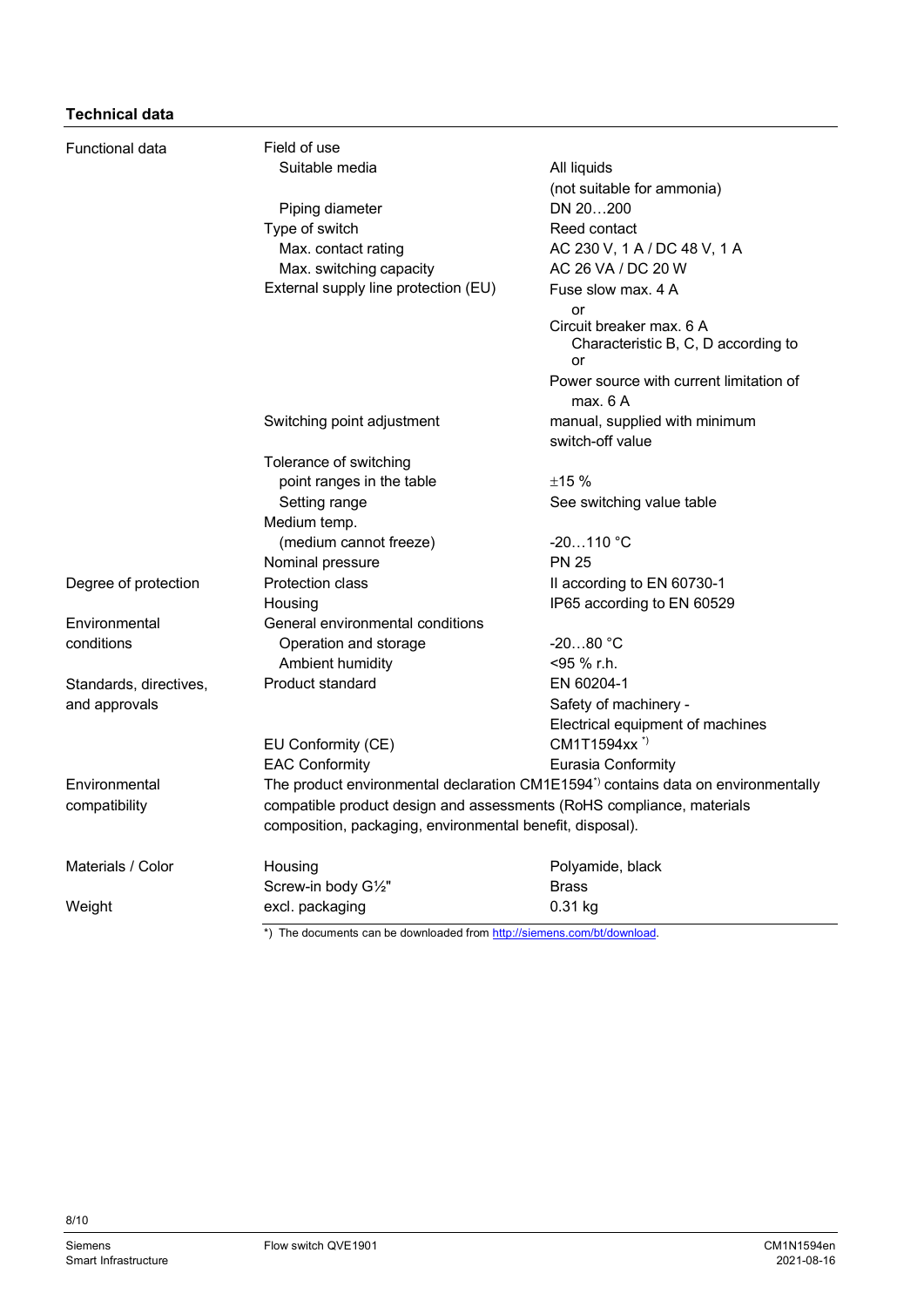### **Flow switch for direct mounting**

| <b>Type</b>        | <b>QVE1901</b>                             |
|--------------------|--------------------------------------------|
| Body               | Brass CW614N                               |
| Paddle / sleeve    | PPE+PS Noryl™ 30 % reinforced fiberglass / |
|                    | stainless steel                            |
| Process connection | Brass CW614N                               |
| Axel               | Stainless steel 1.4571                     |
| Magnet             | <b>Hard ferrite</b>                        |
| Seal               | <b>NBR</b>                                 |

### **Mounting in T-piece per EN 10242**

|               | <b>Nominal size</b> |              |            | Switching points ON/OFF [m <sup>3</sup> /h] * 1) max. flow [m <sup>3</sup> /h] |              |            |       |              |            |      |                 |            |      |              |            |      |
|---------------|---------------------|--------------|------------|--------------------------------------------------------------------------------|--------------|------------|-------|--------------|------------|------|-----------------|------------|------|--------------|------------|------|
| Paddle length |                     | <b>DN 20</b> |            |                                                                                | <b>DN 25</b> |            |       | <b>DN 32</b> |            |      | <b>DN 40</b>    |            |      | <b>DN 50</b> |            |      |
| Marking       | $L1$ [mm]           | <b>ON</b>    | <b>OFF</b> | Max.                                                                           | <b>ON</b>    | <b>OFF</b> | Max.  | <b>ON</b>    | <b>OFF</b> | Max. | <b>ON</b>       | <b>OFF</b> | Max. | <b>ON</b>    | <b>OFF</b> | Max. |
| 9             | 40                  | 1.1          | 0.9        | 4                                                                              | 1.7          | 1.5        | 8.5   | 2.9          | 2.6        | 15   | 4.2             | 3.8        | 25   | 6.5          | 6.0        | 41   |
| 15            | 46                  | $-/-$        |            | 1.3                                                                            | 1.1          | 5          | 2.2   | 1.9          | 10         | 3.2  | 2.8             | 18         | 4.9  | 4.5          | 29         |      |
| 20            | 51                  | $-/-$        |            | $-/-$                                                                          |              | 1.9        | 1.6   | 8            | 2.8        | 2.4  | 14              | 4.4        | 4.0  | 24           |            |      |
| 30            | 61                  | $-/-$        |            |                                                                                | $-/-$        |            | $-/-$ |              | 2.1        | 1.8  | 10 <sup>°</sup> | 3.3        | 3.0  | 17           |            |      |
| 40            | 71                  | $-/-$        |            |                                                                                | $-I -$       |            |       | $-/-$        |            |      |                 | $-/-$      |      | 2.7          | 2.4        | 13   |

\*) Water. 20 °C. horizontal piping, tolerance ±15 %.

 $ON =$  Rising flow; OFF = Descreasing flow

#### **Installation with welded sleeve per EN 10241**

With G½ Internal threading, 15 mm in length.

|               | <b>Nonimal size</b> |              |            |      |              | Switching points ON/OFF [m <sup>3</sup> /h] * 1 max. flow [m <sup>3</sup> /h] |      |                                                                    |      |     |               |            |       |               |       |     |  |
|---------------|---------------------|--------------|------------|------|--------------|-------------------------------------------------------------------------------|------|--------------------------------------------------------------------|------|-----|---------------|------------|-------|---------------|-------|-----|--|
| Paddle length |                     | <b>DN 65</b> |            |      | <b>DN 80</b> |                                                                               |      | <b>DN 100</b>                                                      |      |     | <b>DN 150</b> |            |       | <b>DN 200</b> |       |     |  |
| Marking       | $L1$ [mm]           | <b>ON</b>    | <b>OFF</b> | Max. | <b>ON</b>    | <b>OFF</b>                                                                    | Max. | <b>ON</b><br><b>OFF</b><br><b>ON</b><br><b>OFF</b><br>Max.<br>Max. |      |     | <b>ON</b>     | <b>OFF</b> | Max.  |               |       |     |  |
| 15            | 46                  | 8.8          | 8.5        | 50   | 13.8         | 11.3                                                                          | 80   | $-/-$<br>$-/-$                                                     |      |     |               |            | $-/-$ |               |       |     |  |
| 20            | 51                  | 7.4          | 7.0        | 45   | 11.7         | 9.6                                                                           | 65   | 18.8                                                               | 16.3 | 110 | $-/-$         |            |       | $-/-$         |       |     |  |
| 30            | 61                  | 5.6          | 5.2        | 34   | 9.2          | 7.7                                                                           | 50   | 14.6                                                               | 12.0 | 80  |               | $-/-$      |       |               | $-/-$ |     |  |
| 40            | 71                  | 4.5          | 4.2        | 27   | 7.5          | 6.3                                                                           | 40   | 12.3                                                               | 10.0 | 65  | 27.0          | 25.0       | 150   |               | $-/-$ |     |  |
| 50            | 81                  |              | $-/-$      |      | 6.5          | 5.3                                                                           | 33   | 10.2                                                               | 8.0  | 55  | 22.8          | 19.8       | 130   | 45.0          | 230   |     |  |
| 60            | 91                  |              | $-/-$      |      | 5.1          | 4.7                                                                           | 28   | 8.0                                                                | 7.1  | 50  | 19.5          | 17.8       | 110   | 38.0          | 36.0  | 200 |  |
| 70            | 101                 | $-/-$        |            |      |              | $-/-$                                                                         |      | 6.9                                                                | 6.3  | 40  | 18.0          | 16.0       | 100   | 33.5          | 32.0  | 175 |  |
| 80            | 111                 | $-/-$        |            |      |              | $-/-$                                                                         |      | 6.2                                                                | 5.9  | 36  | 15.7          | 14.3       | 90    | 30.0          | 29.0  | 160 |  |

\*1) Water, 20 °C, horizontal piping, tolerance ±15 %. ON = Rising flow; OFF = Decreasing flow.